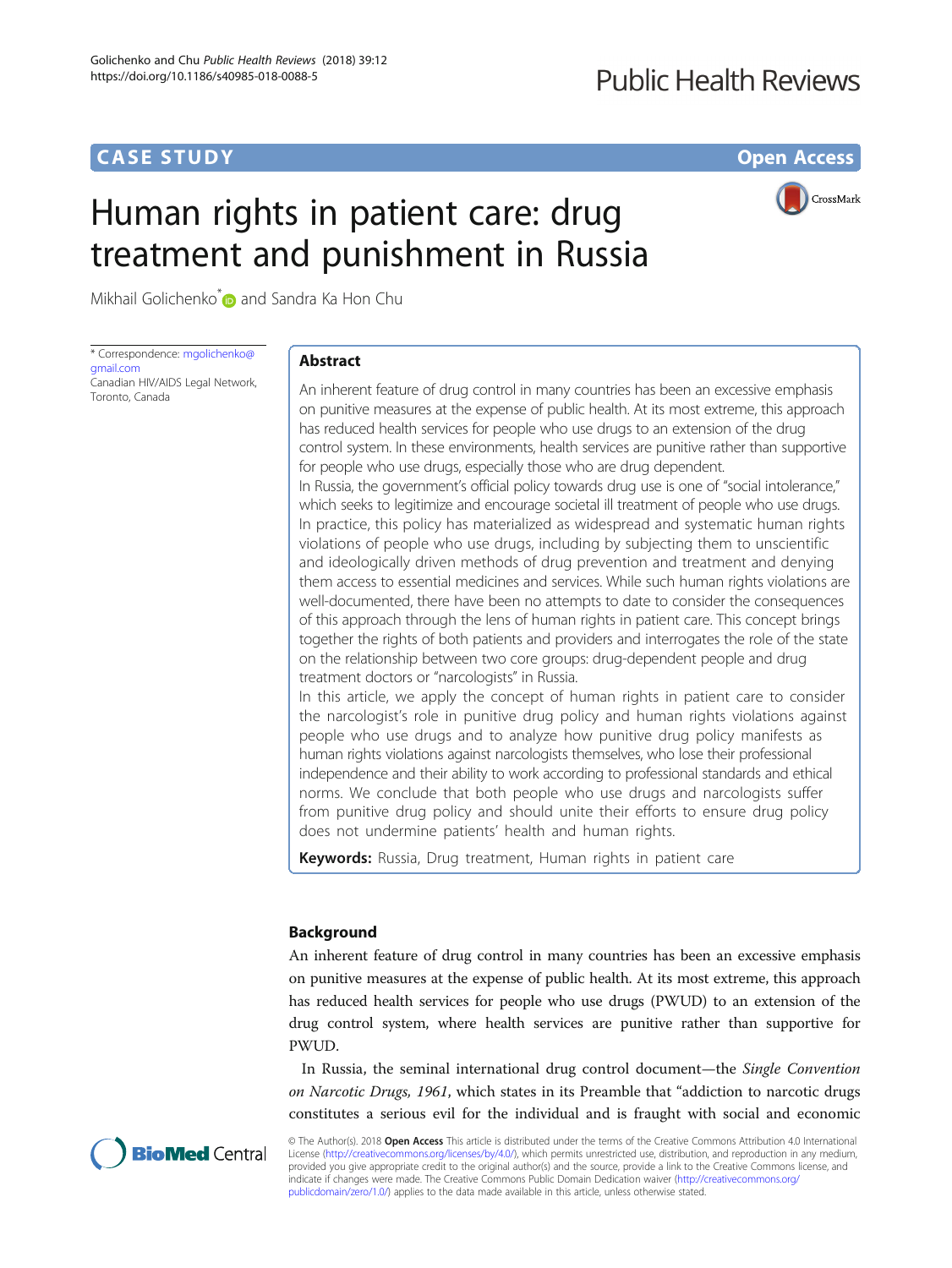danger to mankind"—sets the principal tone of the Russian drug control system [\[1](#page-9-0)]. The government's official policy towards drug use is one of "social intolerance" [\[2](#page-9-0)], which seeks to legitimize and encourage societal ill treatment of PWUD. Research suggests that the Russian public supports this policy [[3\]](#page-9-0). Non-sterile drug injection remains the leading cause of HIV infection and nearly one quarter (23%) of adult prisoners were convicted for drug-related offenses [\[4](#page-9-0)]. Russian and international civil society organizations have documented such human rights violations and published reports describing the grave impacts of Russian drug treatment and care on the human rights of PWUD, including widespread and systematic torture and ill treatment, and the denial of access to essential medicines and services [\[5](#page-9-0)–[9\]](#page-9-0). The United Nations Human Rights Treaty Bodies and the European Court of Human Rights have also recognized these human rights violations. [[5\]](#page-9-0) However, there have been no attempts to date to consider the consequences of this approach on the relationship between two core groups: drug-dependent people (DDP) and drug treatment doctors or "narcologists" in Russia.

In this article, we apply the concept of human rights in patient care to analyze narcologists' role in punitive drug policy and human rights violations against PWUD. We begin by providing an overview of the professional regulations and code of ethics governing Russian narcologists and their potential to address the extreme vulnerability of PWUD—and especially DDP—to human rights violations. While this regulatory framework encourages narcologists to fulfill their legal and ethical responsibility to ensure that their patients are treated according to human rights standards, in practice, this rarely happens. We attribute this to the phenomena of distorted "dual loyalty" of narcologists and describe the legal and policy drivers underpinning this distortion. We further analyze how punitive drug policy in Russia manifests as human rights violations against narcologists themselves and conclude that both PWUD and narcologists suffer from punitive drug policy and should unite their efforts to ensure drug policy does not undermine patients' health and human rights.

## The concept of human rights in patient care

"Human rights in patient care" refers to the application of human rights principles to the context of patient care. Recognition of the interrelated and interconnected nature of the human rights of patients and health-care providers is a cornerstone of this concept, which also focuses on the role of the state to respect, protect, and fulfill the human rights of patients and health-care providers. Apart from placing more emphasis on patients' agency and autonomy, the concept of human rights in patient care focuses on the most marginalized and vulnerable patients, such as PWUD, including those who are drug dependent [\[10](#page-9-0)].

Human rights in patient care benefit both patients and health-care providers by recognizing particular rights. For patients, this includes the rights to liberty and security of person (article 9(1) of the International Covenant on Civil and Political Rights (ICCPR) [[11\]](#page-9-0) and article 5(1) of the European Convention on Human Rights (ECHR)) [[12](#page-9-0)], to information (article 19(2), ICCPR and article  $10(1)$ , ECHR), to be free from ill treatment (article 7, ICCPR and article 3, ECHR); to life (article 6(1), ICCPR and article 2, ECHR), to health (article 12 of the International Covenant on Economic, Social and Cultural Rights (ICESCR) [[13\]](#page-9-0) and article 12 of the Convention on the Elimination of All Forms of Discrimination against Women (CEDAW)) [[14\]](#page-9-0), and to non-discrimination (article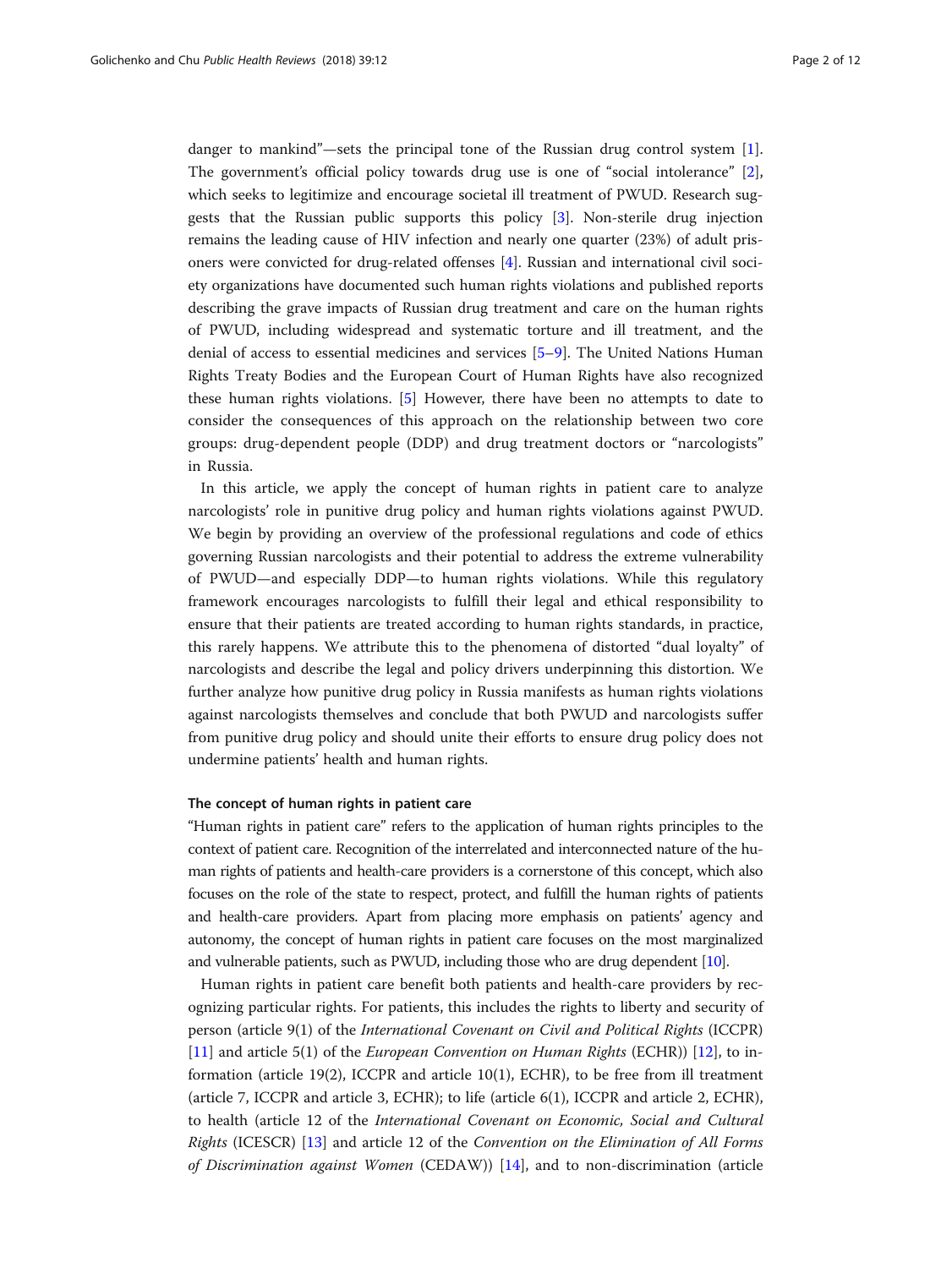21(1), ICCPR, article 2(2), ICESCR and article 14, ECHR). For health-care providers, this includes the rights to freedom of association (article 22, ICCPR and article 11, ECHR), to the enjoyment of decent work conditions (article 7, ICESCR), and to due process (article 14(1), ICCPR and article 6(1), ECHR) [[15\]](#page-9-0).

Notably, this concept lays bare the competing interests between punitive drug policy and public health, which result in situations where narcologists have concurrent—and often mutually exclusive—obligations to law enforcement on one hand and to their patients on the other. In health services targeting PWUD, health-care providers must often balance state objectives such as drugs and crime prevention with their clients' rights and freedoms. A health-care provider's "simultaneous obligations, express or implied, to a patient and to a third party, often the state," is called "dual loyalty" [\[10](#page-9-0)]. In Russia, such dual loyalty severely exacerbates drug-related harms to individuals and to narcologists, who lose their professional independence and their ability to work according to professional standards and ethical norms. This is a major factor contributing to human rights violations against PWUD, as well as to violations of narcologists' human rights—an outcome that has ripple effects beyond Russia [\[16\]](#page-9-0).

### Case presentation

# Professional regulations and code of ethics for narcologists in Russia

Since the 1970s, Russian narcologists have formed a separate subset of medical professionals in psychiatry [\[17](#page-9-0)]. They are regulated by the same rules of professional ethics as psychiatrists, which require narcologists to respect all human rights of their patients, including those listed above (The referenced laws define narcologists' obligations to respect and fulfill human rights of patients [[18](#page-9-0)–[21\]](#page-9-0)). Russian narcologists have an ethical responsibility to develop relationships with their clients based on partnership, mutual trust, and responsibilities. They also have a right and a professional responsibility to maintain their professional independence and to act according to the best interests of their patients, and rights to form professional associations and to facilitate the development of their profession and science. Narcologists in the Russian Federation are thus empowered by legal and ethical instruments to carry out their professional activities according to a framework of human rights in patient care, whereby the rights of patients are complemented by the rights and responsibilities of doctors to form therapeutic partnerships with their patients to achieve the most desirable treatment outcome.

The unique vulnerability of PWUD to human rights violations and punitive drug laws and drug enforcement, however, affects the practical realization of Russian narcologists' professional rights and responsibilities [[5](#page-9-0)]. While the vulnerability of PWUD to human rights violations should impose a special legal and moral obligation on narcologists to respect and protect the human rights of their patients, Russia's drug laws and drug enforcement strongly influence the methods and the environment in which drug dependence treatment is rendered, to the extent that drug dependence treatment in Russia does not conform to a framework of human rights in patient care.

# Narcologists and punitive drug laws and drug enforcement

Most leaders of Russian narcology are well known for their robust opposition to evidence-based approaches to drug dependence, including opioid substitution therapy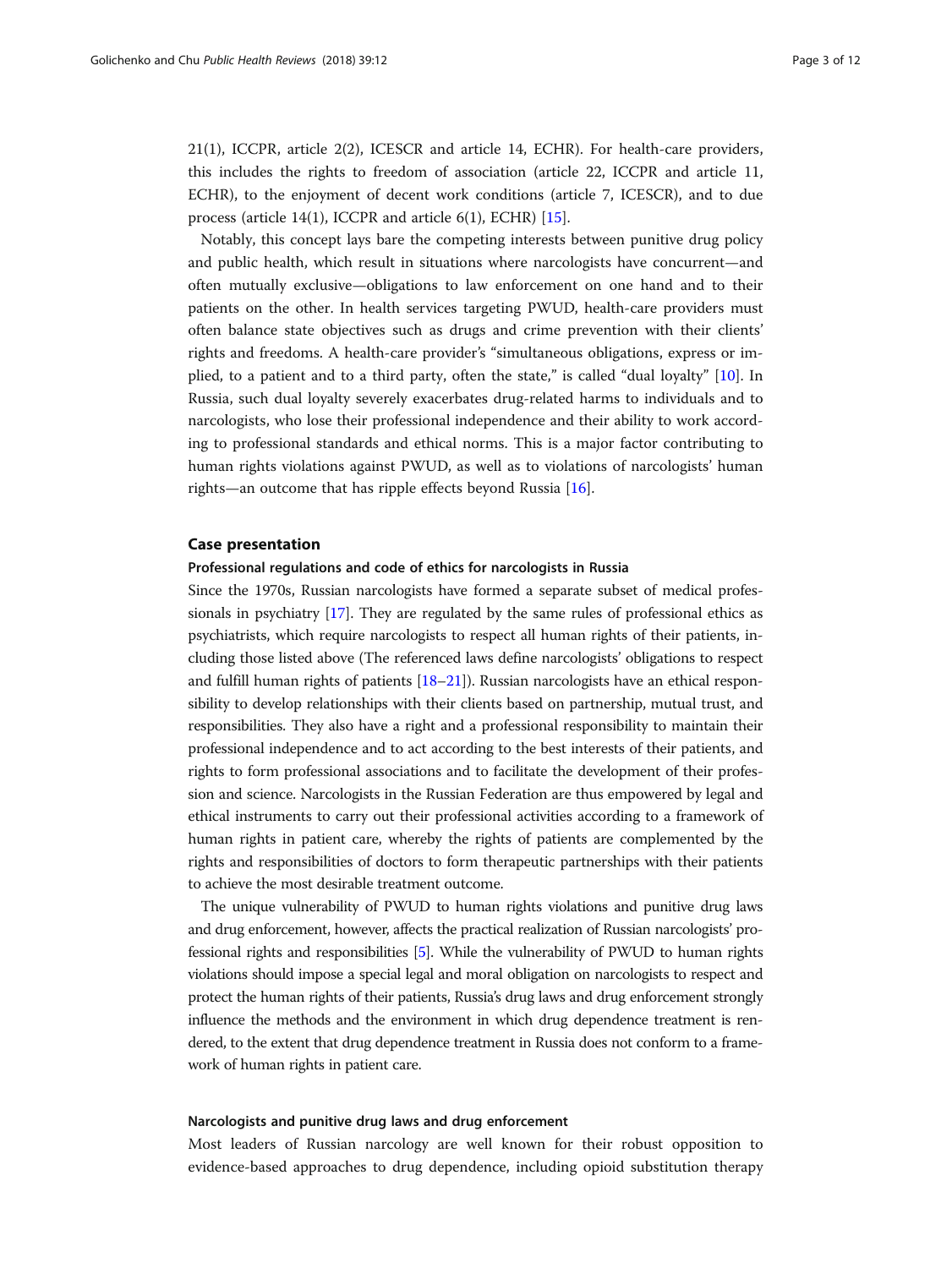(OST), recommended by the World Health Organization (WHO) as one of the most effective forms of opioid dependence treatment, and proven HIV prevention interventions such as harm reduction programs [[22](#page-10-0)]. Eduard Babayan and Nikolay Ivanets, for example, are two senior narcologists who played a prominent role in establishing and maintaining the current legal ban against OST in Russia and the country's broader punitive approach to drug treatment [[23](#page-10-0)].

Significant legal and policy restrictions on Russian narcologists to practice sciencebased drug treatment and to participate in scientific debates have also isolated Russian narcologists from scientific developments on drug dependence treatment, and led to the development of radically different approaches to such treatment [\[24](#page-10-0)]. Isolated from international science and peer discourse, and prohibited from access to evidence-based methods of drug dependence treatment, Russian narcologists have developed and patented unproven, life-threatening methods of drug dependence treatment, such as electroshock therapy and comatose therapy and heating up a patient's body to 43 ° C—described by one academic as "science-decorated shamanism" [\[25](#page-10-0)]. Because such brutal practices conform with Russia's punitive approach to drug policy, they have been largely immune to scientific scrutiny.

Recently, this opposition to science and human rights reached a new frontier. In 2010, Russia's Chief Narcologist announced his endeavor to create a four-level system of "social pressure" in order to respond to the country's "drug problem" [\[26](#page-10-0)]. The first level of this system involves "early detection" of drug use by way of school and workplace testing; the second level is voluntary drug treatment; the third level is compulsory treatment by referral from the criminal justice system; and the fourth level is compulsory treatment within the criminal justice system. By 2013, this system was fully implemented as state policy. Despite the fact that compulsory drug treatment was proclaimed unconstitutional in Russia in 1989, the punitive principles underlying Russia's current drug policy allowed for widespread ignorance of this fact—not an unusual practice in Russia [\[27\]](#page-10-0). Correspondingly, in 2013–2014, several federal laws and regulations were amended to establish compulsory drug treatment [[28](#page-10-0)–[30](#page-10-0)], purportedly to motivate DDP and people who use illegal drugs to undergo medical treatment and rehabilitation [\[31\]](#page-10-0). For example, these amendments empower law enforcement agencies to coerce PWUD to undergo drug treatment and rehabilitation, empower courts to issue drug treatment orders to people who commit drug-related administrative offenses (such as non-medical use of narcotic drugs or possession of insignificant amounts of narcotic drugs) or to DDP who commit minor crimes (such as theft or the possession of significant amounts of drugs for personal use), introduce administrative punishment of up to 30 days of imprisonment for evasion of court-imposed drug treatment or rehabilitation, and require drug treatment and rehabilitation organizations to report to police those patients who do not fulfill court-imposed treatment or rehabilitation orders.

Analysis of court statistics demonstrates that the 2013–2014 amendments have not led to the expected outcome of "motivating" PWUD to undergo drug treatment or rehabilitation. Only about 2% of people convicted for drug administrative offenses chose to undergo treatment rather than punishment (about 1500 out of more than 70,000) [[32\]](#page-10-0) and only about 1% of 48,557 people who were involuntarily ordered to undergo drug dependence treatment remained drug-free within a year or more after treatment.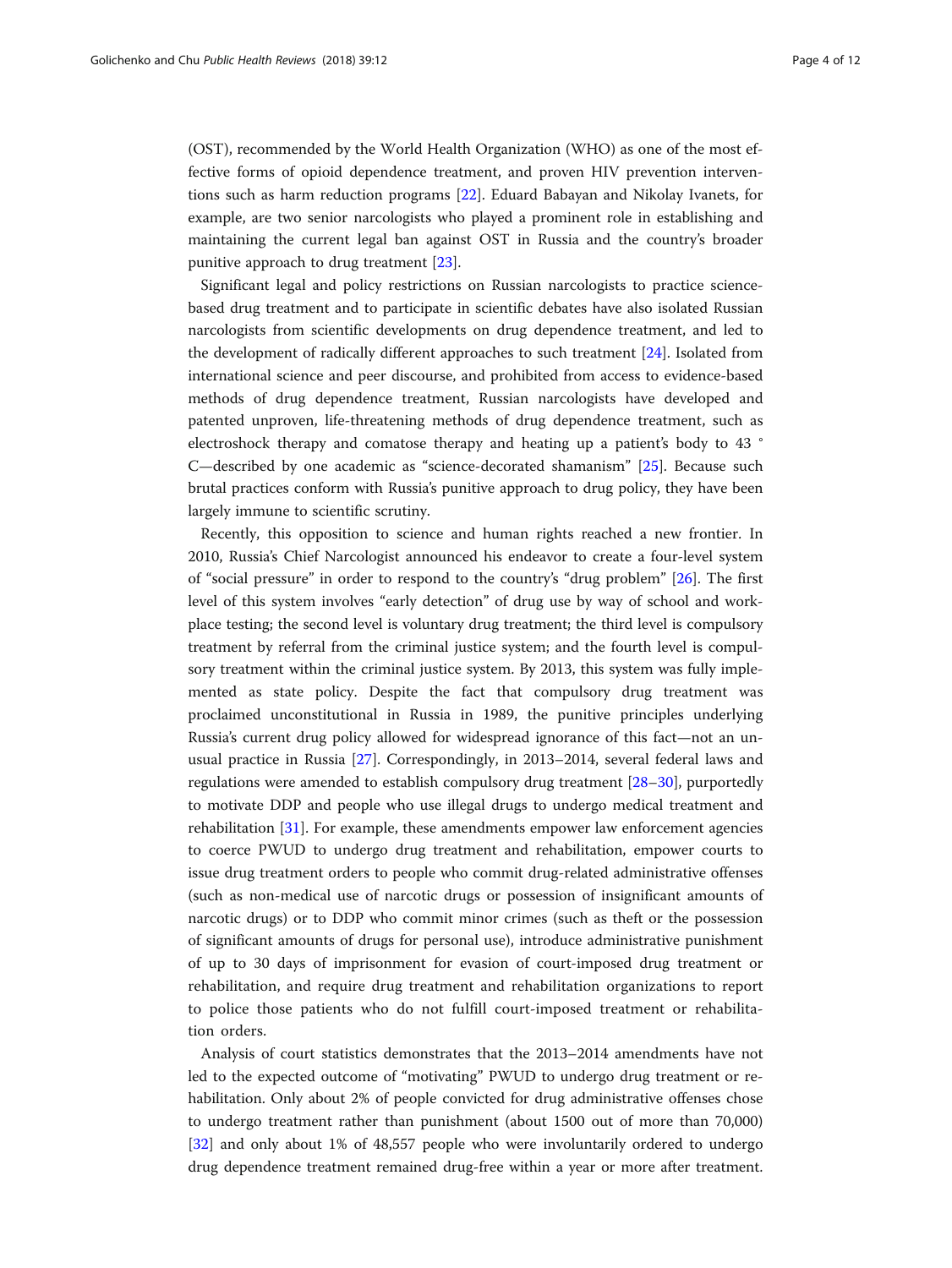Publically available judgments indicate that people have either simply not shown up for their appointments with narcologists or failed to visit narcologists after diagnostics (after which narcologists report truant patients to the police) [[33\]](#page-10-0). Despite this obvious ineffectiveness, narcologists continue to express strong support for this system of "social pressure." In June 2017, the Ministry of Health of the Russian Federation sponsored a large conference of narcologists. The conference's final resolution included recommendations to health institutions in Russia to form a system of social pressure for people who use psychoactive substances, including a mechanism of legal "motivation" for treatment and rehabilitation as an alternative to administrative and criminal liability for people committing drug crimes. The same conference endorsed a bill to be introduced to the Federal Parliament in order to expand the coercive treatment measures of 2013–2014 to "problem alcohol users" [[34\]](#page-10-0).

The absence of evidence-based drug dependence treatment in Russia has rendered treatment an ineffective and an unattractive option for most patients. Medical statistics reveal the declining number of patients seeking medical treatment with state and municipal drug treatment clinics, at a time when there is an increasing number of people who use or depend on drugs [[35\]](#page-10-0). Because of this, doctors have little choice but to resort to the use of coercion in order to force—and retain—patients in treatment. By exploiting punitive drug policy and drug treatment approaches, narcologists are able to ensure the inflow and retention of patients.

Russian narcologists' desire to toughen already punitive approaches to drug use and drug dependence goes far beyond the concept of dual loyalty discussed earlier. Rather, the majority of Russia's narcologists have voluntarily or under pressure stripped themselves of their professional independence and effectively extinguished any notion of human rights in patient care. Dual loyalty is distorted to such a degree that doctors' allegiance to the state objective of a "drug-free world" nullifies their legal and professional obligations to their patients. The following legal and policy drivers explain this dilemma in further detail.

- i. Drug dependence treatment is legally subordinated to law enforcement and regulated by the law concerning drug control and enforcement [\[36\]](#page-10-0). This law defines drug dependence treatment and drug dependence rehabilitation, establishes the ban on OST, and authorizes law enforcement agencies to register and regulate patients. At the same time, the health system is legally subordinate to the Minister of the Interior within the State Anti-Drug Committee, which was formed in 2007 as an umbrella coordinating body for the drug-related work of 31 ministries, as well as subsidiary Territorial Anti-Drug Commissions in every region of Russia. Thus, all decisions of any relevance to drug control matters by any branch of government are under the control of the Minister of the Interior [[37](#page-10-0)].
- ii. Drug dependence is positioned as both a health condition and an offense, thus warranting exceptional control and coercion. According to Eduard Babayan, one of the founding fathers of the current system of drug dependence treatment in Russia, "Those suffering from drug and alcohol addiction violate societal moral standards on purpose, voluntar[ily] bringing themselves to the state of sickness. That's why society's actions towards these people cannot be the same as actions on medical assistance to other categories of patients" [[38](#page-10-0)]. By positioning drug dependence as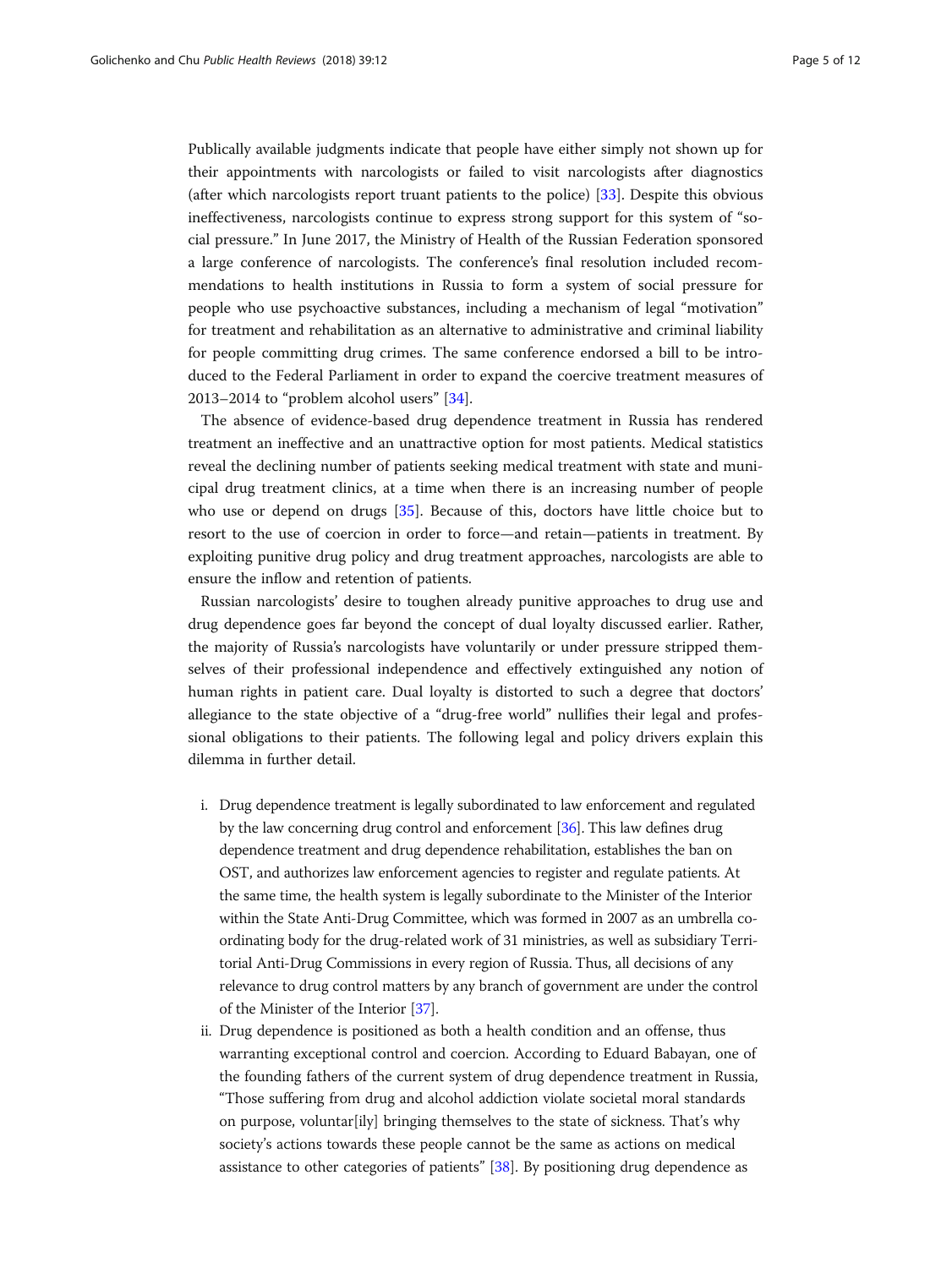both a health condition and an offense, narcologists can justify the ineffectiveness of their care and their inaction in improving drug dependence treatment, including their failure to advocate to lift the legal ban on drug dependence treatment methods such as OST. As current Chief Drug Treatment Doctor Evgeny Bruin has indicated, drug dependence is a particular form of delusion when patients are unable to understand what they are doing; coercion (in the form of mandatory drug dependence treatment) is thus a reasonable measure to save patients from themselves [\[39\]](#page-10-0).

In particular, maintaining narcologists' control over their patients was the main purpose of the drug user registry—a data-filing system carrying the personal data of all drug treatment patients, for whom certain rights are automatically restricted [[40\]](#page-10-0). The registry operated pursuant to a 1998 USSR Ministry of Health Order until it was amended by a 2015 Order of the Russian Ministry of Health stipulating that no patient should enter the drug registry without his/her voluntary, informed consent [[41\]](#page-10-0). However, as recent court case files suggest, narcologists ignore this requirement and continue operating the registry as before  $[42]$ .<sup>1</sup> PWUD can be registered based on letters from the police to a narcologist [\[43](#page-10-0)]. In some cases, the only "help" a patient has received from a narcologist has been registration, followed by restrictions of their rights [[44\]](#page-10-0). For instance, inclusion on the drug user registry could be sufficient grounds to deprive or limit a person's parental rights [\[45\]](#page-10-0). This has had an especially profound negative effect on prеgnant women who use drugs, who avoid contact with the healthcare system for fear of losing their parental rights, including child custody. In some regions, prosecutors request medical data from narcologists and child protection bodies to carry out this very deprivation [[46](#page-10-0)]. In many cases, police have used medical data from the registry to arrest PWUD [[47](#page-10-0)]. Yet, narcologists continue to operate the drug user registry despite the well-documented fact that it has discouraged PWUD from seeking help from the public health system.

In very rare cases, narcologists have chosen to fight for the rights of their patients when medical data is used by law enforcement [[48,](#page-10-0) [49\]](#page-10-0). More often, however, narcologists and health officials argue that DDP present an imminent, serious threat to the public, factors that in their opinion justify the disclosure of medical information to law enforcement for permanent supervision. Such arguments were brought against patients who complained that the disclosure of medical information to law enforcement would lead to the erosion of trust with their narcologists [[50,](#page-10-0) [51](#page-10-0)].

iii. The legal obligation of patients to "preserve their health" (which might include an obligation to comply with a doctor's orders or to take prescribed steps to protect their health) permits doctors to blame patients for not fulfilling this obligation. This Soviet-era obligation was re-introduced into law in November 2011[[18,](#page-9-0) [52](#page-10-0), [53\]](#page-10-0).<sup>2</sup> Armed with this legal obligation, doctors have shifted the focus of public discourse from the availability, accessibility, and quality of health services to patients' behavior that is deemed to be morally reprehensible and can lead to certain health conditions, such as drug dependence or HIV. Following this logic, doctors can expel drugdependent patients with HIV and tuberculosis from clinics for violation of clinic rules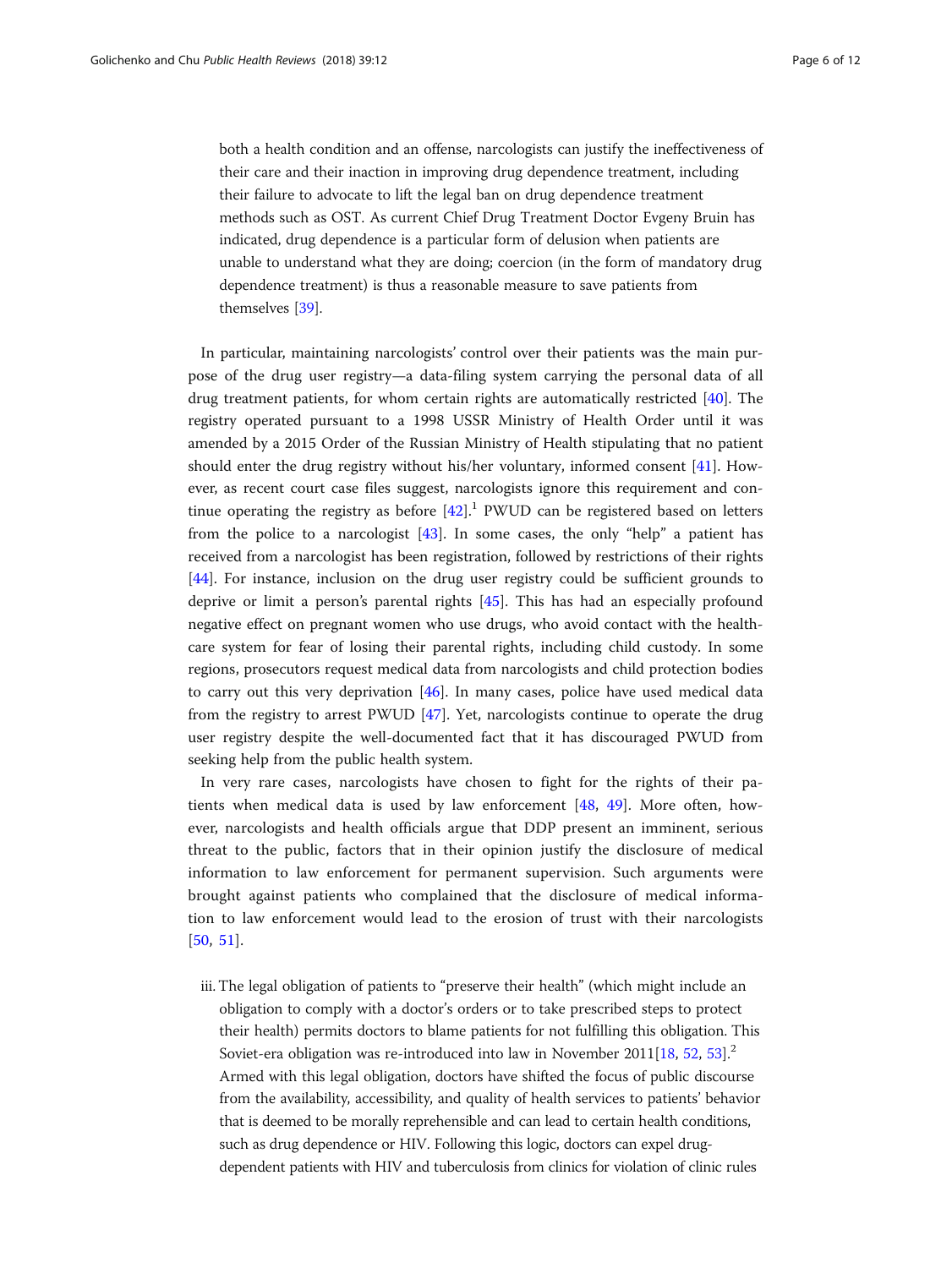when their patients continue using drugs because no effective drug dependence treat-ment is available [\[54](#page-10-0)].

Depending on the circumstances of a particular case, and especially in cases involving DDP, the legal obligation to "preserve one's health" can lead to violations of the rights to liberty and security of a person (e.g., in cases of compulsory treatment and drug detention centers), to health (e.g., when patients are precluded from evidence-based health services), to remedy and to due process (e.g., when there is no recourse to challenge the lack of access to services appropriate for chronic health conditions), and to non-discrimination (e.g., when a chronic health condition is an obstacle to health care, as in cases of patients who are expelled from tuberculosis clinics for using drugs). In some cases, this may even lead to violations of the rights to freedom from ill treatment and to life. For example, lack of access to OST and medical practitioners' desire to coerce a patient into abstinence may put a patient's life at serious risk. One such case involved a drug-dependent woman who was left without medical help because narcologists and gynecologists had no access to evidence-based methods of drug dependence treatment for pregnant women who use drugs. The legal system governing drug use offered the patient only the emaciated options of either terminating her pregnancy or immediate abstinence, despite the fact that such abstinence carried significant risks for the fetus. The case demonstrates how the undue allegiance of medical practitioners to state-promoted abstinence-based drug treatment blinded doctors to the specific needs of a pregnant woman, whose life, as a result, was at immense risk [\[55](#page-10-0)].

# Nobody wins: the impact on the rights of patients and narcologists

As noted above, human rights organizations and UN bodies have documented human rights violations against PWUD in Russia, including the absence of drug dependence treatment for people living with HIV and tuberculosis [\[56\]](#page-10-0), the use of unscientific methods and the drug user registry in drug dependence treatment [\[57](#page-10-0)], and the prohibition on OST [[57](#page-10-0), [58\]](#page-10-0). Moreover, the UN Committee on Economic, Social and Cultural Rights (CESCR) has urged Russia to apply a human rights-based approach to PWUD so that they do not forfeit their right to health [[59,](#page-10-0) [60](#page-10-0)], while the UN Human Rights Committee has recommended that Russia provide effective drug dependence treatment to people in police custody [[61](#page-10-0)] and the UN Committee on the Elimination of Discrimination against Women has recommended that Russia provide drug-dependent women access to OST [\[62](#page-11-0)]. As of September 2017, there were also at least five applications pending before the European Court of Human Rights concerning the human rights of PWUD.<sup>3</sup>

However, human rights violations arising from punitive drug policy are not limited to PWUD. Arguably, narcologists' human rights are also infringed when Russian drug laws criminally prohibit evidence-based drug dependence treatment such as OST, thus subjecting narcologists who are willing to provide OST to their patients to life imprisonment for drug trafficking. Narcologists are also prohibited from openly supporting harm reduction activities, such as needle and syringe programs, because such support can lead to administrative or criminal sanctions for violations of drug propaganda laws [\[63](#page-11-0), [64\]](#page-11-0). According to a former Chief Narcologist, Nikolay Ivanets, Russian narcologists would never speak in favor of OST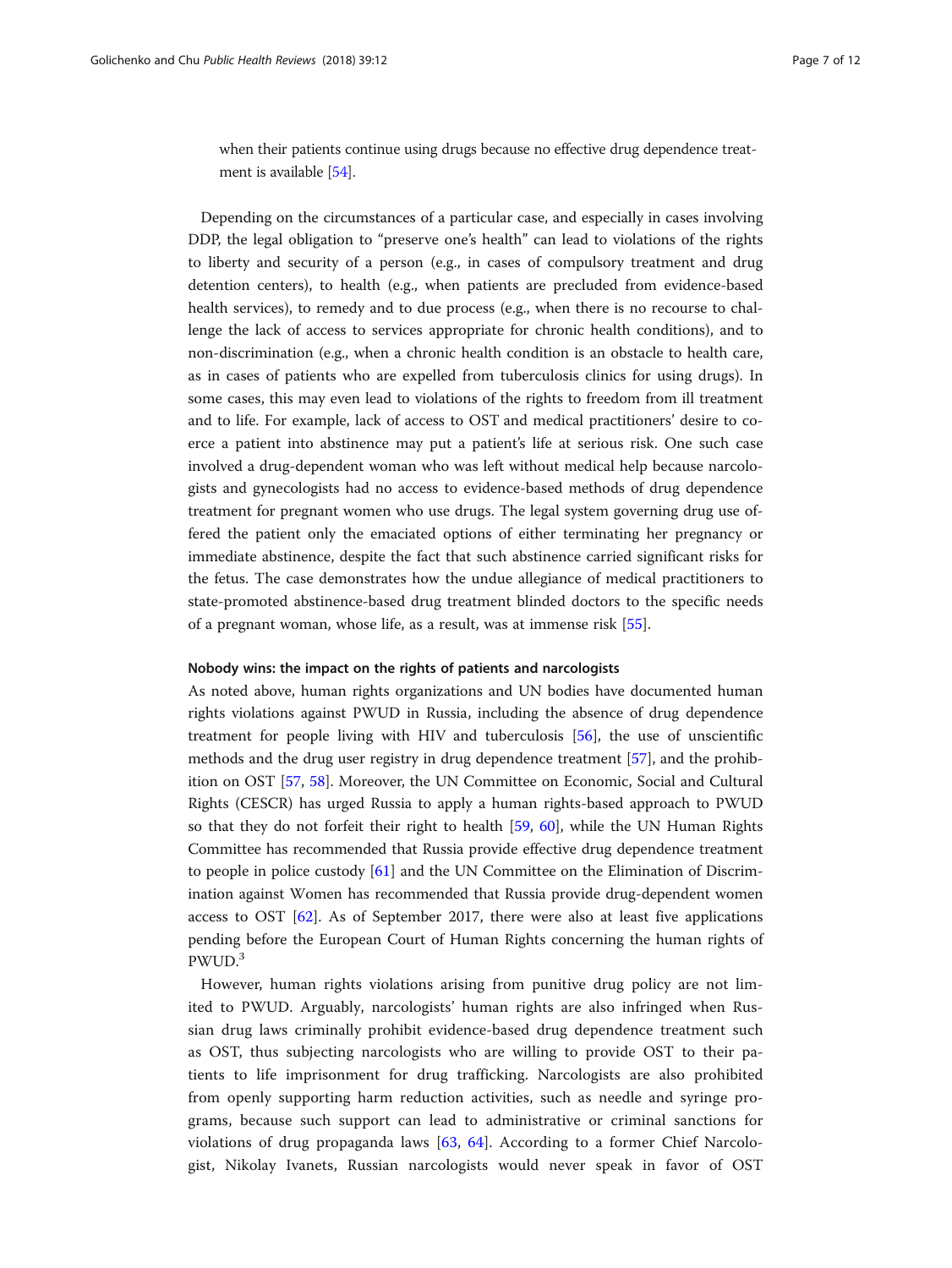because of the risks of prosecution [[65\]](#page-11-0). Russian narcologists are pulled in two directions, representing polarized sets of obligations. On the one hand, they have responsibilities as doctors, acting in the best interest of their patients, which ostensibly includes employing the most effective, evidence-based treatment methods. On the other hand, narcologists are prohibited from providing or promoting such methods of treatment and care, such as OST and harm reduction programs, under the threat of criminal and administrative sanctions.

This polarity of obligations creates a hostile working environment, which arguably amounts to violations of narcologists' right to decent working conditions (Article 7, ICESCR). The CESCR has described the right to work as essential for realizing other human rights and an inherent part of human dignity, and the failure to protect workers from unlawful dismissal (as presumably, contravention of laws prohibiting certain drug dependence treatment methods would lead to) as a state omission that violates the right to work [\[66\]](#page-11-0). Moreover, by leaving narcologists with little choice but to uphold repressive methods of working with PWUD and to participate in human rights abuses against PWUD, Russian authorities also prevent narcologists from enjoying productive employment under conditions that safeguard their fundamental political and economic freedoms (Article 6(2), ICESCR), including their rights to due process and freedom of expression.<sup>4</sup>

Some mechanisms in Russia could potentially support narcologists and PWUD to advance human rights and science in drug policy. For example, the Russian Public Mechanism for Monitoring of Drug Policy Reform consists of PWUD and those who support them, including narcologists, lawyers, and journalists. For the last 8 years, the Mechanism has attracted the attention of Russian national authorities as well as UN bodies to Russian drug policy and illuminated the driving force of punitive drug policy behind serious, systematic, and systemic violations of the human rights of PWUD [[67\]](#page-11-0). The Russian Society of Psychiatrists, Russian Society for Evidence-Based Medicine, and other professional organizations of psychiatrists, narcologists, and other medical professionals could jointly petition the Federal Parliament, the Administration of the President, and other federal authorities; pursue strategic litigation; or set up joint working groups to uphold and protect the human rights of PWUD and narcologists. The concept of human rights in patient care could anchor their advocacy.

To date, however, there is only one documented case when a narcologist chose to fight for his right to free expression of his scientific opinion, and indirectly for patients' right to evidence-based drug dependence treatment by disseminating information about OST on a website [\[68](#page-11-0)]. He was prosecuted for distributing drug propaganda and eventually removed the offending materials. The majority of narcologists seemingly have no issue with the status quo. But the declining numbers of narcologists in Russia, in the face of growing demand for drug dependence treatment and care [\[69\]](#page-11-0), suggests that narcologists opt to leave the profession, rather than openly fight for their rights. As the WHO has noted, the availability of medicine and treatment options can be a powerful source of job satisfaction for health workers [[70](#page-11-0)]. It can also be a strong motivating factor for them to remain in their profession [[71\]](#page-11-0). By imposing unscientific limitations on drug treatment and care, Russian authorities may be dissuading narcologists from their work.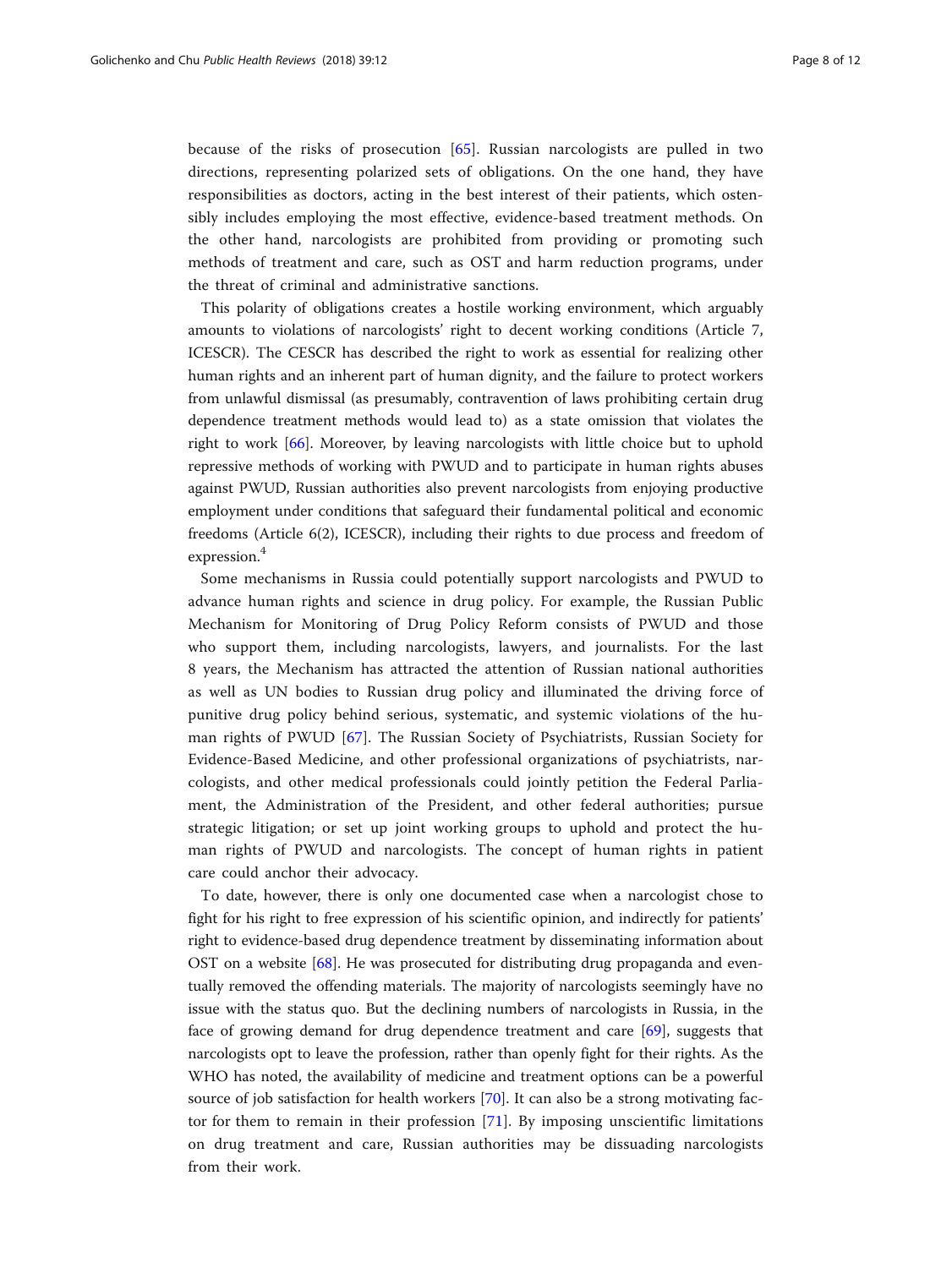# Conclusions: the way forward

People with drug dependence and narcologists should have shared health objectives, unfettered by scientifically unsound methods of drug dependence treatment and punitive drug policy. In Russia, however, punitive drug policy has severely eroded the relationship between these two groups of potential allies. With the emergence of groups such as the Russian Public Mechanism for Monitoring of Drug Policy Reform, there may be glimmers of hope. Narcologists from this mechanism, for example, have helped document human rights violations against PWUD and participated in meetings with PWUD and advocates about drug policy reform. By working together to uphold their rights, PWUD and narcologists could restore drug users' trust in narcologists while restoring narcologists' professional autonomy and independence from law enforcement. On the whole, the Russian public would also benefit from better public health outcomes from drug dependence treatment that is based in science and human rights.

# Endnotes

<sup>1</sup>For example, one person remained on medical files 13 years after his last visit to a drug treatment clinic. As a result, he was considered drug dependent and ineligible to drive a vehicle.

 $2$ Previous Law, effective from 1993 to 2012, did not have such an obligation, which originated in Soviet laws.

 $3$ Kurmanayevskiy and others v. Russia (application nos. 62964/10, 58502/11, 55683/13), communicated in May 2014 (three applications concern violations of the right to respect for private life and the right to be free from discrimination by Russian authorities' refusals to provide applicants with access to OST for drug dependence treatment); Anoshkin v. Russia (application no. 25721/13), not communicated as of July 2017 (the applicant was subjected to torture when police used pain and sufferings due to opioid withdrawal syndrome to coerce his info confession); Ismailova v. Russia (application no. 68868/14), communicated in September 2016 (the case concerns the termination of parental rights of a woman who used drugs).

<sup>4</sup>Russia ratified this Convention in 1967. See ILO page Ratifications of C122-Employment Policy Convention, 1964 (No. 122). According to the ILO Employment Policy Convention, 1964 (No. 122), Russia must promote productive employment and ensure that there is the fullest possible opportunity for each worker to qualify for, and to use his/her skills and endowments in a job for which he/she is well suited.

#### Abbreviations

CEDAW: Convention on the Elimination of All Forms of Discrimination against Women; CESCR: Committee on Economic, Social and Cultural Rights; DDP: Drug-dependent people; ECHR: European Convention on Human Rights; ICCPR: International Covenant on Civil and Political Rights; ICESCR: International Covenant on Economic, Social and Cultural Rights; OST: Opioid substitution therapy; PWUD: People who use drugs; WHO: World Health Organization

#### Acknowledgements

The authors would like to thank Tamar Ezer, Yale Law School, for her invaluable comments and contributions.

#### Funding None.

Availability of data and materials

Authors used publically available data and materials.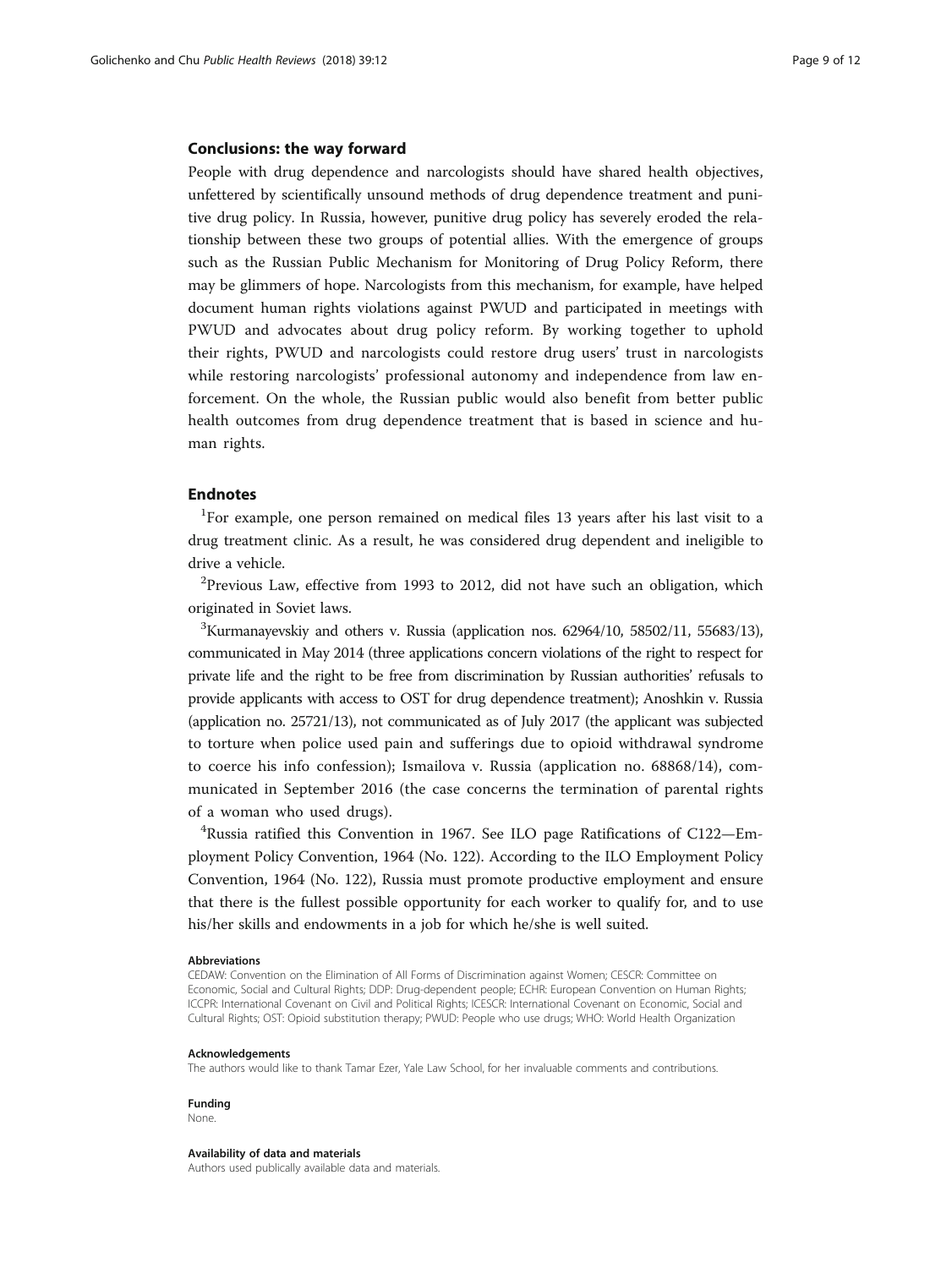#### <span id="page-9-0"></span>Authors' contributions

MG conceived the concept of the article and drafted an article; SKC contributed to the legal analysis and conducted critical revision of the article; both authors approved the final version to be published.

#### Authors' information

Mikhail Golichenko leads research and advocacy work of the Canadian HIV/AIDS Legal Network in Russian-speaking countries, with a particular focus on drug policy issues. He has been involved extensively in building the capacity of community legal workers in Russia and continues to provide assistance in challenging cases related to drug use and human rights before various regional and international bodies, including the European Court of Human Rights and the UN Human Rights Committee.

Sandra Ka Hon Chu works on HIV-related human rights issues concerning prisons, harm reduction, sex work, women, and immigration. She has authored numerous publications, including an innovative legislative resource on women's rights in the context of HIV, a compendium of affidavits describing prisoners' experiences with injection drug use behind bars and briefing papers on sex work, and HIV and the law in Canada and internationally. She has also led the involvement of the Canadian HIV/AIDS Legal Network in lawsuits challenging the Canadian government's failure to adopt prison-based needle and syringe programs and criminal laws governing sex work.

## Ethics approval and consent to participate

Not applicable.

#### Consent for publication

Not applicable.

#### Competing interests

The authors declare that they have no competing interests.

# Publisher's Note

Springer Nature remains neutral with regard to jurisdictional claims in published maps and institutional affiliations.

## Received: 23 October 2017 Accepted: 28 February 2018 / Published online: 01 June 2018

#### References

- 1. United Nations. The Single Convention on Narcotic Drugs, 1961. 1961. Treaty Series Vol. 976, No. 14152.
- 2. President of the Russian Federation. Adopted by the Decree of the President of the Russian Federation No. 690. 2010. Para 23, 48.
- 3. Russian Public Opinion Research Center. Press Release No. 3404. 2017.
- 4. Federal Penitentiary Service of the Russian Federation. Official statistics. 2017.
- 5. Golichenko M, Sarang A. Atmospheric pressure: Russian drug policy as a driver for violations of the UN convention against torture and the International Covenant on economic, social and cultural rights. Health Hum Rights. 2013;15(1): E135–43.
- 6. Human Rights Watch. Rehabilitation required. Russia's human rights obligation to provide evidence-based drug dependence treatment. 7 2007.
- 7. Human Rights Watch. Lessons not learned: human rights abuses and HIV/AIDS in the Russian Federation. 2004.
- 8. Open Society Institute. The effect of drug user registration laws on people's rights and health: key findings from Russia, Georgia, and Ukraine. New York: Open Society Institute; 2009.
- 9. Levinson L, Torban M. Drug user registration: to follow the law or to follow instructions? Problems of drug user registration in today's Russia. 2009.
- 10. Cohen J, Ezer T. Human rights in patient care: a theoretical and practical framework. Health Hum Rights. 2013; 15(2):7–19.
- 11. UN General Assembly. International covenant on civil and political rights. Resolution. 1966;2200A(XXI):16.
- 12. Council of Europe, European Convention for the protection of human rights and fundamental freedoms, as amended by Protocols Nos. 11 and 14, 4 1950, ETS 5.
- 13. UN General Assembly. International covenant on economic, social and cultural rights. Resolution. 1966;2200A(XXI):16.
- 14. UN General Assembly. Convention on the elimination of all forms of discrimination against women. Resolution 34/180. 18 1979.
- 15. Beletsky L, Ezer T, Overall J, Byrne I, Cohen J. Advancing human rights in patient care: the law in seven transitional countries. Open Society Foundations. 2013. [https://www.opensocietyfoundations.org/sites/default/files/Advancing-](https://www.opensocietyfoundations.org/sites/default/files/Advancing-Human-Rights-in-Patient-Care-20130516.pdf)[Human-Rights-in-Patient-Care-20130516.pdf](https://www.opensocietyfoundations.org/sites/default/files/Advancing-Human-Rights-in-Patient-Care-20130516.pdf). Accessed 22 Sep 2017.
- 16. Utyasheva L, Elliott R. Effects of UN and Russian influence on drug policy in Central Asia. Canadian HIV/AIDS Legal Network. 2008. [http://www.aidslaw.ca/site/wp-content/uploads/2013/04/AtWhatCost\\_RE-LU-0209.pdf.](http://www.aidslaw.ca/site/wp-content/uploads/2013/04/AtWhatCost_RE-LU-0209.pdf) Accessed 19 Oct 2017.
- 17. Pelipas V. In: Ivanets NI, editor. Ethical aspects of narcology. Guidelines on narcology. Moscow: MIA (Medical Information Agency); 2008. p. 920–9.
- 18. Russian Federation. Federal Law No 323-FZ. On fundamentals of protection of health of citizens of the Russian Federation. 2011.
- 19. Russian Federation. Law N 3185-1. Оn psychiatric care and guarantees of citizens' rights during its provision. 1992.
- 20. First All-Russia Congress of Doctors. Code of professional ethics of doctors in the Russian Federation. 2012.
- 21. Plenary of the Board of the Russian Psychiatrists Association. Code of professional ethics of psychiatrist. 1994.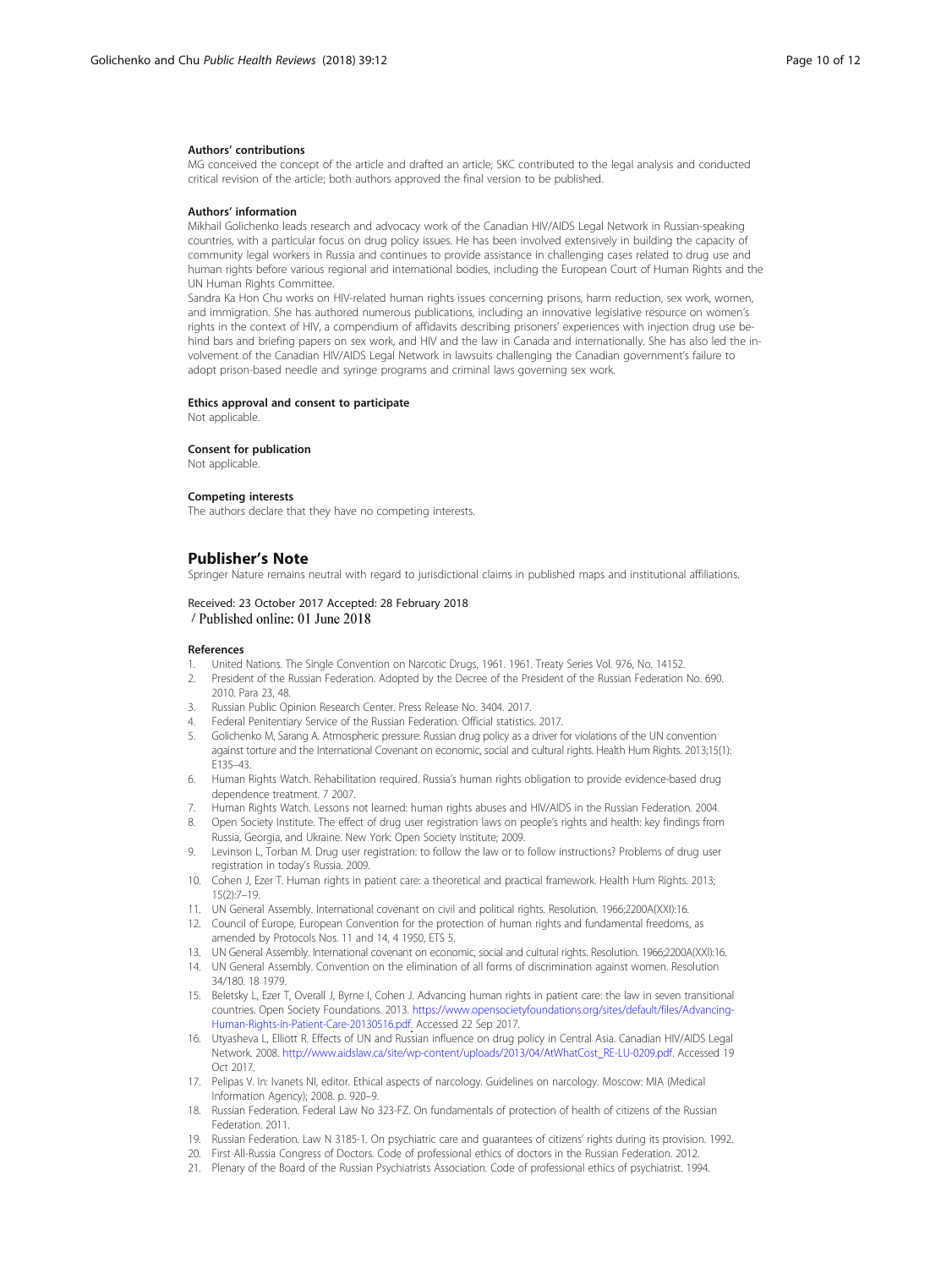- <span id="page-10-0"></span>22. World Health Organization. Guidelines for the psychosocially assisted pharmacological treatment of opioid dependence. Geneva: WHO; 2009.
- 23. Elovich R, Drucker E. On drug treatment and social control: Russian narcology's great leap backwards. Harm Reduct J. 2008;5:23. <https://harmreductionjournal.biomedcentral.com/articles/10.1186/1477-7517-5-23>. Accessed 8 Jul 2017
- 24. Mendelevich VD. Bioethical differences between drug addiction treatment professionals inside and outside the Russian Federation. Harm Reduct J. 2011;8:15. [https://harmreductionjournal.biomedcentral.com/articles/10.1186/](https://harmreductionjournal.biomedcentral.com/articles/10.1186/1477-7517-8-15) [1477-7517-8-15](https://harmreductionjournal.biomedcentral.com/articles/10.1186/1477-7517-8-15). Accessed 24 Sep 2017
- 25. Krupitsky E. Short-term intensive psychotherapeutic intervention in narcologi from the prospective of evidence– based medicine. Neurology Messenger Journal. 2010;XLII(3):25-27.
- 26. Kurskaya A. Social pressure against drug dependence. Moscow: RIA Novosti; 16; 2011.
- 27. USSR. The Conclusion of the Committee of Constitutional Supervision of the USSR No. 8 (2-10). 1990.
- 28. Russian Federation. Federal Law No. 313-FZ. 25 2013.
- 29. Russian Federation. Federal Law No. 317-FZ. 25 2013.
- 30. Russian Federation. Government Decree No. 484. 28 2014.
- 31. Russian Federation. Note regarding Bill No. 254761-6. [http://asozd2.duma.gov.ru/main.nsf/](http://asozd2.duma.gov.ru/main.nsf/%28SpravkaNew%29?OpenAgent&RN=254761-6&02)
- [%28SpravkaNew%29?OpenAgent&RN=254761-6&02](http://asozd2.duma.gov.ru/main.nsf/%28SpravkaNew%29?OpenAgent&RN=254761-6&02). Accessed 30 Aug 2017.
- 32. Judicial Department at the Supreme Court of the Russian Federation. Court statistics data. [www.cdep.ru/index.php?id=](http://www.cdep.ru/index.php?id=79&item=3832) [79&item=3832.](http://www.cdep.ru/index.php?id=79&item=3832) Accessed 21 Aug 2017.
- 33. RosPravosudie. 62 judgments on cases of violations of Article 6.9.1 of the Code of Administrative Offences. [https://](https://rospravosudie.com/vidpr-administrativnoe/act-%22%D1%83%D0%BA%D0%BB%D0%BE%D0%BD%D0%B5%D0%BD%D0%B8%D0%B5+%D0%BE%D1%82+%D0%BB%D0%B5%D1%87%D0%B5%D0%BD%D0%B8%D1%8F%22-q/section-acts) [rospravosudie.com/vidpr-administrativnoe/act-"](https://rospravosudie.com/vidpr-administrativnoe/act-%22%D1%83%D0%BA%D0%BB%D0%BE%D0%BD%D0%B5%D0%BD%D0%B8%D0%B5+%D0%BE%D1%82+%D0%BB%D0%B5%D1%87%D0%B5%D0%BD%D0%B8%D1%8F%22-q/section-acts)уклонение+от+лечения"-q/section-acts. Accessed 7 Jul 2017.
- 34. National Research Centre of Addictions. Modern narcology: achievements, challenges, future. International conference. 2017. [http://nncn.ru/2\\_877.html](http://nncn.ru/2_877.html). Accessed 22 Sep 2017.
- 35. Ivanets N, Borisova E. On the implementation and future of the federal targeted program 'Complex Measures against Drug Abuse and Drug Trafficking in 2005–2009'. Moscow: The Serbsky National Medical Research Centre of Psychiatry and Drug Dependence Treatment; 2006. p. 595–602.
- 36. Russian Federation. Federal Law No. 3-FZ. 8 1998.
- 37. Russian Federation. Decree of the President of the Russian Federation No. 1374. 2007.
- 38. Maskas ML. Trafficking drugs: Afghanistan's role in Russia's current drug epidemic. Tulsa J. Comparative Int. Law. Article 5. 2005;13(1):173.
- 39. Bruin E. Not to do without coercive hospitalization. Medicine Newspaper. No. 93 of December 2, 2011.
- 40. Open Society Institute. The effects of drug user registration laws on people's rights and health. International harm Reducton development Programme. 2009.
- 41. Ministry of Health, Russian Federation. Order of the Ministry of Health of Russia No. 1034н. 2015.
- 42. Central Court of Novosibirsk. Judgement of case no. а-3025/2016. 2016. [http://sudact.ru/regular/doc/](http://sudact.ru/regular/doc/0diQ8WnydeWT/) [0diQ8WnydeWT/](http://sudact.ru/regular/doc/0diQ8WnydeWT/). Accessed 22 Aug 2017.
- 43. Rudnichny District Court. Judgment of Case No. 2-746-2010г. 2010. [https://rospravosudie.com/court-rudnichnyj](https://rospravosudie.com/court-rudnichnyj-rajonnyj-sud-g-prokopevska-kemerovskaya-oblast-s/act-102895575/)[rajonnyj-sud-g-prokopevska-kemerovskaya-oblast-s/act-102895575.](https://rospravosudie.com/court-rudnichnyj-rajonnyj-sud-g-prokopevska-kemerovskaya-oblast-s/act-102895575/) Accessed 22 Aug 2017.
- 44. Bataysky City Court. Judgment of Case No. 2-203/2012. 2012. [https://rospravosudie.com/court-leninskij-rajonnyj](https://rospravosudie.com/court-leninskij-rajonnyj-sud-g-rostova-na-donu-rostovskaya-oblast-s/act-103211374)[sud-g-rostova-na-donu-rostovskaya-oblast-s/act-103211374](https://rospravosudie.com/court-leninskij-rajonnyj-sud-g-rostova-na-donu-rostovskaya-oblast-s/act-103211374). Accessed 22 Aug 2017.
- 45. Russian Federation. Family code of the Russian Federation. No 223-FZ. Article 69. 1995.
- 46. Yakutsky City Court. Judgment of Case No. 2-10789/2013. 2013. [http://docs.pravo.ru/document/view/58129352.](http://docs.pravo.ru/document/view/58129352) Accessed 22 Aug 2017.
- 47. Levinson L, Torban M. Drug registry: as per the law or as per an instruction? Regulation of registration of PWUD in the Russian Federation. Moscow: Human Rights Institute; 2009. p. 20–1.
- 48. Sovietsky District Court of Astrakhan City. Judgment of Case No. 2-3026/2014. 2014. [http://sudact.ru/regular/doc/](http://sudact.ru/regular/doc/GI1zUdDHEMlw) [GI1zUdDHEMlw](http://sudact.ru/regular/doc/GI1zUdDHEMlw). Accessed 22 Aug 2017.
- 49. Arkhangesky District Court, Republic of Bashkortostan. Judgment of Case No. 2-80/2011. 2011. [https://rospravosudie.](https://rospravosudie.com/court-arxangelskij-rajonnyj-sud-respublika-bashkortostan-s/act-103349348) [com/court-arxangelskij-rajonnyj-sud-respublika-bashkortostan-s/act-103349348](https://rospravosudie.com/court-arxangelskij-rajonnyj-sud-respublika-bashkortostan-s/act-103349348). Accessed 22 Aug 2017.
- 50. Central Court of Togliatti City. Judgment of Case. No. 2a-6500/2016. 2016.
- 51. Soviet District Court of Kazan City. Judgment of Case No. 2-698/2012. 2016.
- 52. Russian Federation. Fundamentals of law of the Russian Federation about health protection of citizens. Law No. 5487-1. 1993.
- 53. USSR. On the approval of the fundamentals of laws of the Union of SSR and Union's republics about health protection. Article 4. Law of the USSR. 1969.
- 54. Golichenko M. Tuberculosis, stigma and drug control: a case from Russia. 2016. [www.aidslaw.ca/site/tuberculosis](http://www.aidslaw.ca/site/tuberculosis-stigma-and-drug-control-a-case-from-russia)[stigma-and-drug-control-a-case-from-russia](http://www.aidslaw.ca/site/tuberculosis-stigma-and-drug-control-a-case-from-russia). Accessed 22 Aug 2017.
- 55. Special Profedures of the UN Human Rights Council. Communication between the Russian Federation and two of the UN Special Rapporteurs. 2013. All Health (2002–7) G/SO 214 (89–15) RUS 5/213. [https://spdb.ohchr.org/hrdb/](https://spdb.ohchr.org/hrdb/24th/Public_-_AL_Russia_15.07.13_(5.2013)_Pro.pdf) 24th/Public - AL Russia 15.07.13 (5.2013) Pro.pdf. Accessed 27 Aug 2017.
- 56. Human Rights Council, United Nations General Assembly. Report of the Special Rapporteur on the right of everyone to the enjoyment of the highest attainable standard of physical and mental health, Anand Grover. Addendum 1. A/ HRC/17/25/Add.1. 2011.
- 57. Grover, A. Report of the Special Rapporteur on the right of everyone to the enjoyment of the highest attainable standard of physical and mental health. A/65/255. 2010.
- 58. Human Rights Council, United Nations General. Report of the Special Rapporteur on torture and other cruel, inhuman or degrading treatment or punishment, Juan E. Méndez. A/HRC/22/53. 2013.
- 59. Committee on Economic, Social and Cultural Rights. Concluding observations on Russia. E/C.12/RUS/CO/5. 2011. 60. Andrey Rylkov Foundation for Health and Social Justice and the Canadian HIV/AIDS Legal Network. Report to
- CESCR on Russia. 2010.
- 61. Human Rights Commission, Concluding observations on Russia. CCPR/C/RUS/CO/7. 2015.